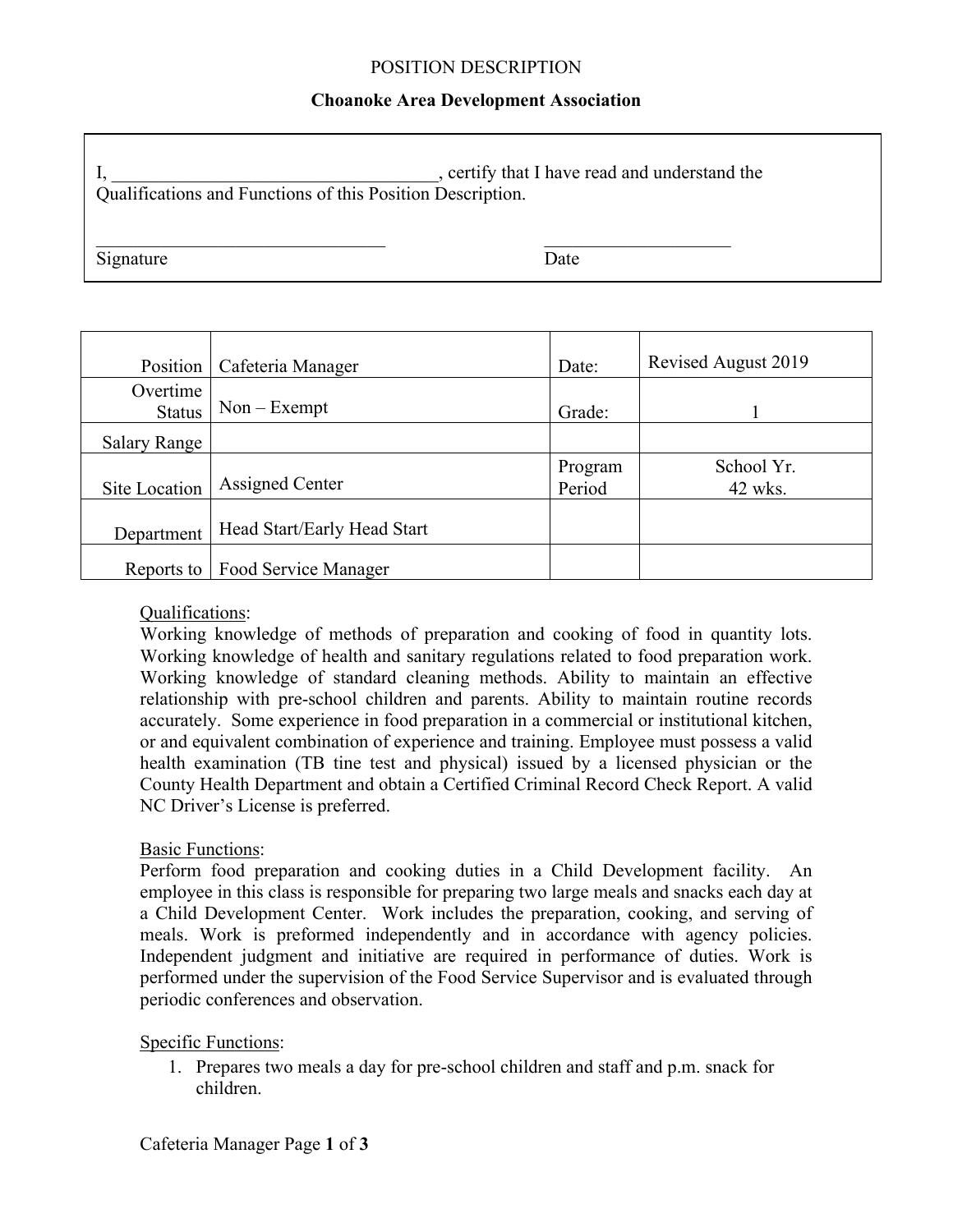- 2. Cooks meals, vegetables, desserts, and bread using recipes or improves cooking methods as required.
- 3. Maintain inventory of all supplies.
- 4. Records the number of participants served daily.
- 5. Records the amount of food served daily.
- 6. Attends food service workshops.
- 7. Cleans kitchen and appliances to meet sanitation requirements.
- 8. Prepares kitchen for inspection by County and State Board of Health officials.
- 9. Receives food deliveries, and make inventory entries.
- 10. Cleans kitchen and dining room after meals.
- 11. Monitor nutrition plans for children
- 12. Follow health and safety requirements for preparing, serving food and clean up.
- 13. Performs related work as assigned.
- 14. Adheres to CACFP requirements.

# **PHYSICAL REQUIREMENTS Cafeteria Manager**

- A. Ability to lift/manipulate/move children from the age of birth 5 years of age weighing up to 50 pounds from one place to another.
- B. Ability to lift/manipulate/move/pull furniture/large toys found in a Head Start or Early Head Start classroom and handle large toys such as trikes, etc. on the outside play areas.
- C. Vision sufficiently correctable to permit full performance of all job duties.
- D. Hearing sufficiently correctable to permit full performance of all job duties.
- E. Ability to run, jump, walk, etc. at a swift pace.
- F. Be able go up or down stairs or uneven surfaces.
- G. Wide range of mobility to be able to stoop or squat from a standing position, bend to retrieve a child or item. Carrying a child when necessary.
- H. Sitting from a standing or stooping position.
- I. Physically able to remain outside and interact with children during the entire outside play times.
- J. Floor play- providing developmentally stimulating activities on the floor for children crawling, sliding on their stomachs, rolling over, etc.
- K. Physically able to perform with degree of dexterity such clerical functions as